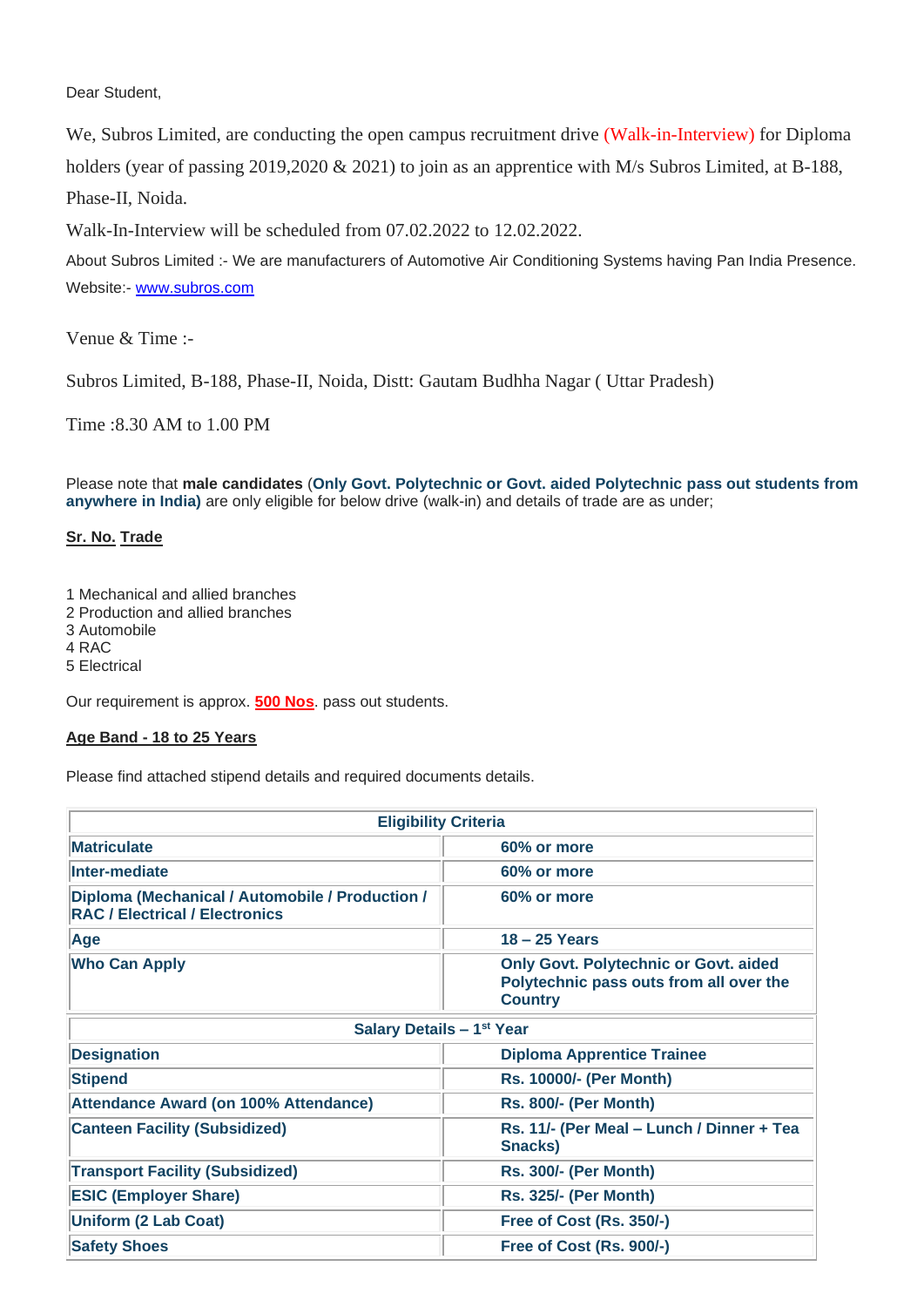| Salary Details - 2 <sup>nd</sup> Year                                              |                                         |  |
|------------------------------------------------------------------------------------|-----------------------------------------|--|
| <b>Designation</b>                                                                 | <b>Diploma Engineer Trainee</b>         |  |
| <b>CTC</b>                                                                         | <b>Rs. 15000/- (Per Month)</b>          |  |
| <b>Attendance Award (on 100% Attendance)</b>                                       | <b>Rs. 800/- (Per Month)</b>            |  |
| <b>Benefits</b>                                                                    |                                         |  |
| <b>Canteen, Transport</b>                                                          | As mentioned above                      |  |
| <b>Uniform (Two Trousers+ Three Shirts+ Winter</b><br><b>Jacket &amp; Sweater)</b> | <b>Free of Cost</b>                     |  |
| <b>Safety Shoes</b>                                                                | <b>Free of Cost</b>                     |  |
| Salary Details - 3rd Year                                                          |                                         |  |
| <b>Designation</b>                                                                 | <b>Assistant Year</b>                   |  |
| <b>CTC</b>                                                                         | <b>Rs. 16500/- (Per Month)</b>          |  |
| Attendance Award (On 100% Attendance)                                              | <b>Rs. 1000/- (Per Month)</b>           |  |
| <b>Benefits</b>                                                                    |                                         |  |
| <b>Canteen, Transport</b>                                                          | As mentioned above                      |  |
| Uniform (Two Trousers+ Three Shirts+ Winter<br><b>Jacket &amp; Sweater)</b>        | <b>Free of Cost</b>                     |  |
| <b>Safety Shoes</b>                                                                | <b>Free of Cost</b>                     |  |
| <b>Mediclaim</b>                                                                   | Rs. 50000/- (For Self+ Wife+2 Children) |  |

Documents required: -

| <b>S. No.</b>           | .Document                                                                   |
|-------------------------|-----------------------------------------------------------------------------|
| 1                       | .10th Mark sheet & Certificate                                              |
| $\overline{2}$          | .12th Marksheet & Certificate, if any                                       |
| $\overline{\mathbf{3}}$ | Graduation (Marksheet & Certificate), if any                                |
| 4                       | . Diploma Marksheet for 1st to 6th semester &<br><b>Certificate</b>         |
| 5                       | . Copy of bank passbook / cancelled cheque for ESIC<br>registration purpose |
| 6                       | . Address Proof - Aadhaar Card (Date of Birth to be<br>mentioned)           |
| $\overline{\mathbf{z}}$ | <b>. Pan Card</b>                                                           |
| 8                       | . Medical Certificate from any MBBS Doctor -Original                        |